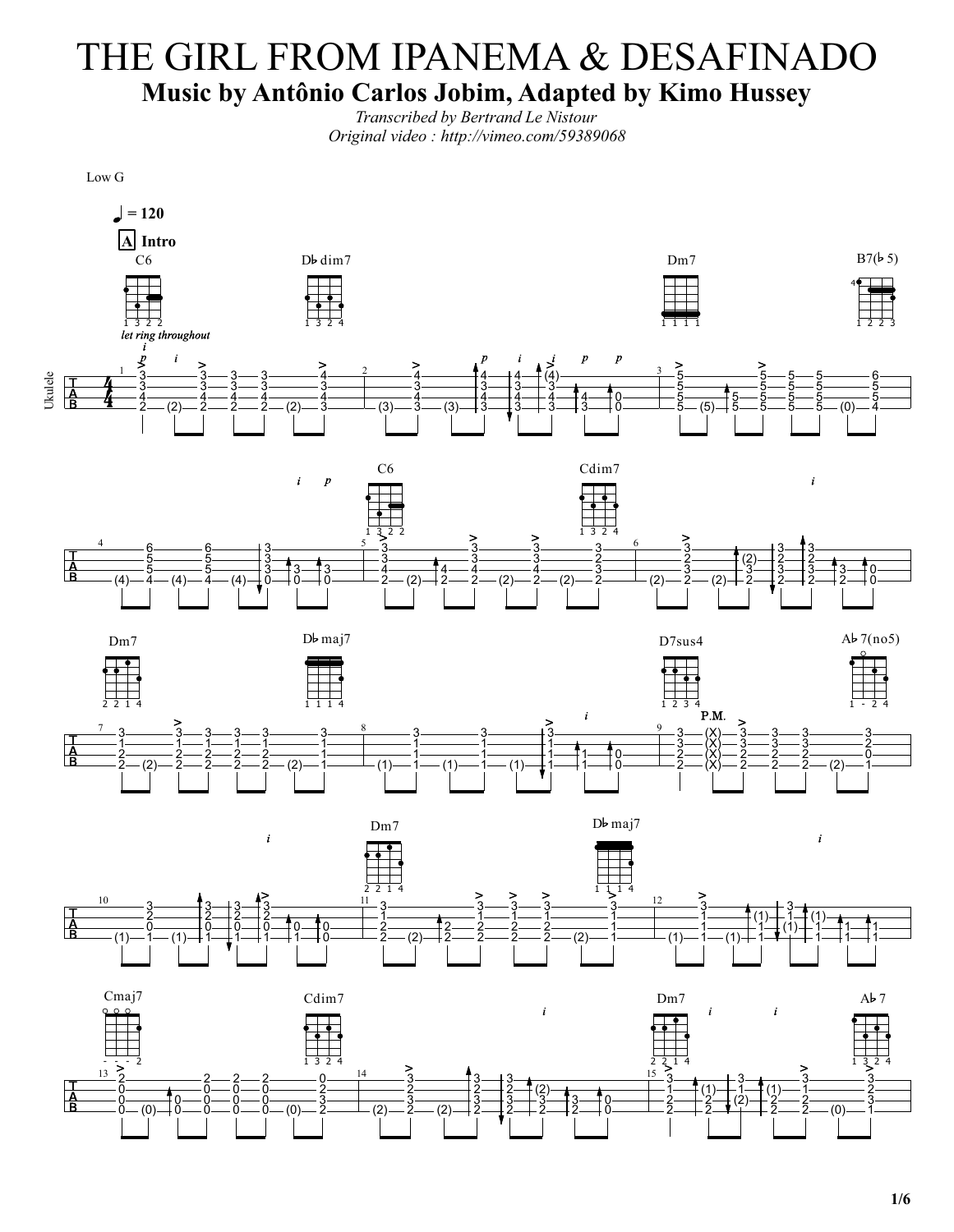









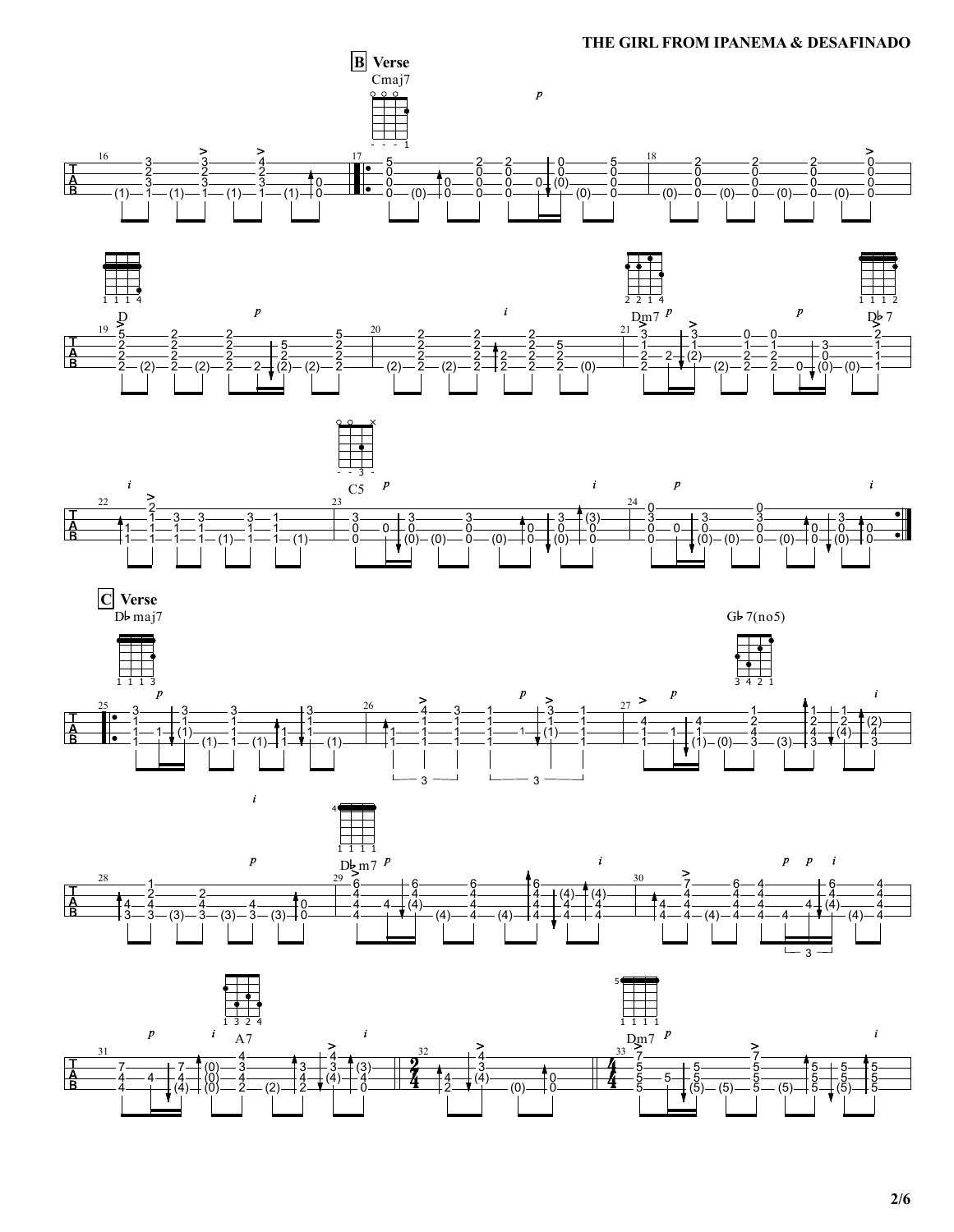## THE GIRL FROM IPANEMA & DESAFINADO











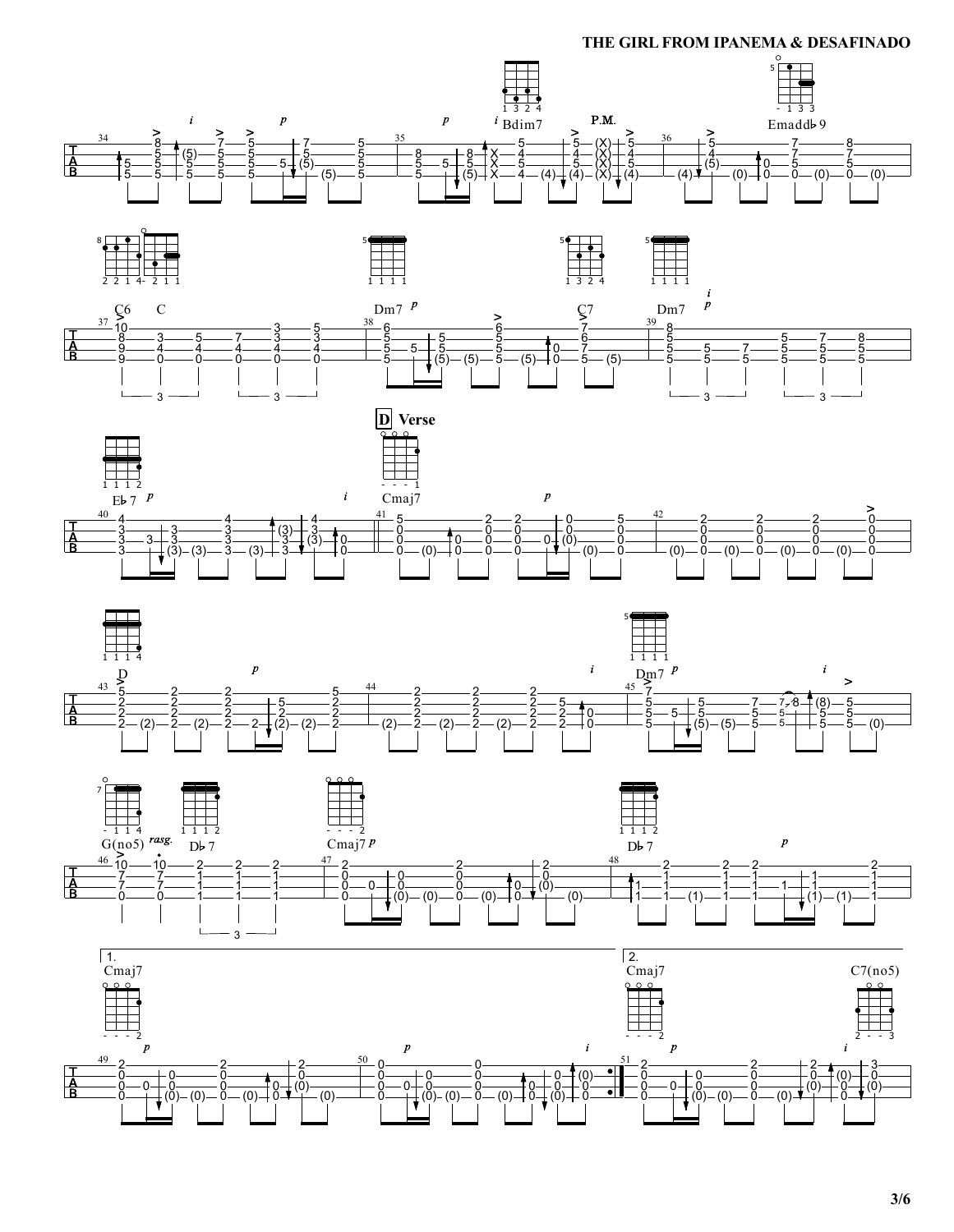### THE GIRL FROM IPANEMA & DESAFINADO  $\begin{aligned} \boxed{\mathbf{E}} \xrightarrow[\text{F}]\mathbf{V} \text{erse (DESAFINADO)} \end{aligned}$  $\begin{array}{|c|c|}\n\hline\n2. & p\n\end{array}$  $\boldsymbol{i}$  $\begin{array}{ccc}\nF & & & & \rightarrow \\
\hline\n\end{array}$  $\begin{array}{c}\nG7 \\
\hline\n\end{array}$ <br>- 2 1 - $\boldsymbol{i}$  $\boldsymbol{i}$  $\overline{p}$  $\overline{p}$   $3 - 1 - 3 - 1$  $3 - \frac{33}{1}$  $\frac{1}{6}$ (0) <sup>0</sup> 0 — 0— t (C  $\stackrel{0}{\overbrace{0}} \stackrel{=}{\overbrace{0}} + \stackrel{0}{\overbrace{0}} \stackrel{=}{\overbrace{0}} \stackrel{=}{\overbrace{0}}$  $(0) + 0 = (1)$  $\stackrel{0}{\sqrt{}}$  (1)  $\stackrel{+}{\sqrt{}}$  $0 \rightarrow 0 - 1$  $\frac{1}{2}$  1  $\rightarrow$   $\frac{1}{2}$   $\rightarrow$   $\frac{1}{2}$  $\delta$  of  $\delta$  of  $\delta$  of  $\delta$  of  $\delta$  of  $\delta$  of  $\delta$  of  $\delta$  of  $\delta$  of  $\delta$  of  $\delta$  of  $\delta$  of  $\delta$  of  $\delta$  of  $\delta$  of  $\delta$  of  $\delta$  of  $\delta$  of  $\delta$  of  $\delta$  of  $\delta$  of  $\delta$  of  $\delta$  of  $\delta$  of  $\delta$  of  $\delta$  of  $\delta$  of  $\delta$   $\overline{0}$   $\overline{0}$   $\overline{0}$   $\overline{0}$   $\overline{0}$   $\overline{0}$   $\overline{0}$   $\overline{0}$   $\overline{0}$   $\overline{0}$   $\overline{0}$   $\overline{0}$   $\overline{0}$   $\overline{0}$   $\overline{0}$   $\overline{0}$   $\overline{0}$   $\overline{0}$   $\overline{0}$   $\overline{0}$   $\overline{0}$   $\overline{0}$   $\overline{0}$   $\overline{0}$   $\overline{$  $1 \rightarrow$  $0 - 0 + 0 - 0$  $0 - 0 - 0$  $\frac{1}{2}$  (0)  $\frac{1}{2}$  (0)  $\frac{1}{2}$  $\tilde{0}$   $\rightarrow$   $(0)$   $\rightarrow$   $\tilde{0}$   $\rightarrow$   $\rightarrow$   $\rightarrow$  $(0) + 2 - 7 - 7 - 2 - 2$  $0 - 2 - 0$  $2 - 0$   $\rightarrow 0$   $\rightarrow$  $\delta$   $\rightarrow$   $\delta$   $\rightarrow$   $\rightarrow$   $\delta$   $\rightarrow$  $\ddot{\text{o}}$   $\rightarrow$   $\ddot{\text{o}}$   $\rightarrow$   $\ddot{\text{o}}$   $\rightarrow$  $\overline{0}$   $\overline{0}$   $\overline{0}$   $\overline{0}$   $\overline{0}$   $\overline{0}$   $\overline{0}$   $\overline{0}$   $\overline{0}$   $\overline{0}$   $\overline{0}$   $\overline{0}$   $\overline{0}$   $\overline{0}$   $\overline{0}$   $\overline{0}$   $\overline{0}$   $\overline{0}$   $\overline{0}$   $\overline{0}$   $\overline{0}$   $\overline{0}$   $\overline{0}$   $\overline{0}$   $\overline{$  $\frac{0}{2}$  $0 - 2 - 1 - 1$  2 1  $2 \rightarrow 2$  $2 \rightarrow$  $(2) - 2 - 2 - 2$  $3 - 1 \cdot (3) - (3) - 3$  $(3)$  –  $(3)$  —  $3$  —  $(3)$  –  $3 - (3) + 3 +$   $+$   $+$   $+$   $11$   $2$   $12$   $($  $2-2-2-2-2$  $2\rightarrow 2\rightarrow (2)\rightarrow$  $2\rightarrow 2$   $\rightarrow$   $2\rightarrow$  $(2)$   $\longrightarrow$   $2-$  - 2 - 2  $(2)$  - 2 - (2) - 2  $2 - 2 - 2 - (2) - 0$  $2 - (2) - 0$  — and  $0$  and  $0$  and  $0$  and  $0$  and  $0$  and  $0$  and  $0$  and  $0$  and  $0$  and  $0$  and  $0$  and  $0$  and  $0$  and  $0$  and  $0$  and  $0$  and  $0$  and  $0$  and  $0$  and  $0$  and  $0$  and  $0$  and  $0$  and  $0$  and  $0$  and  $0$  and  $0$  a









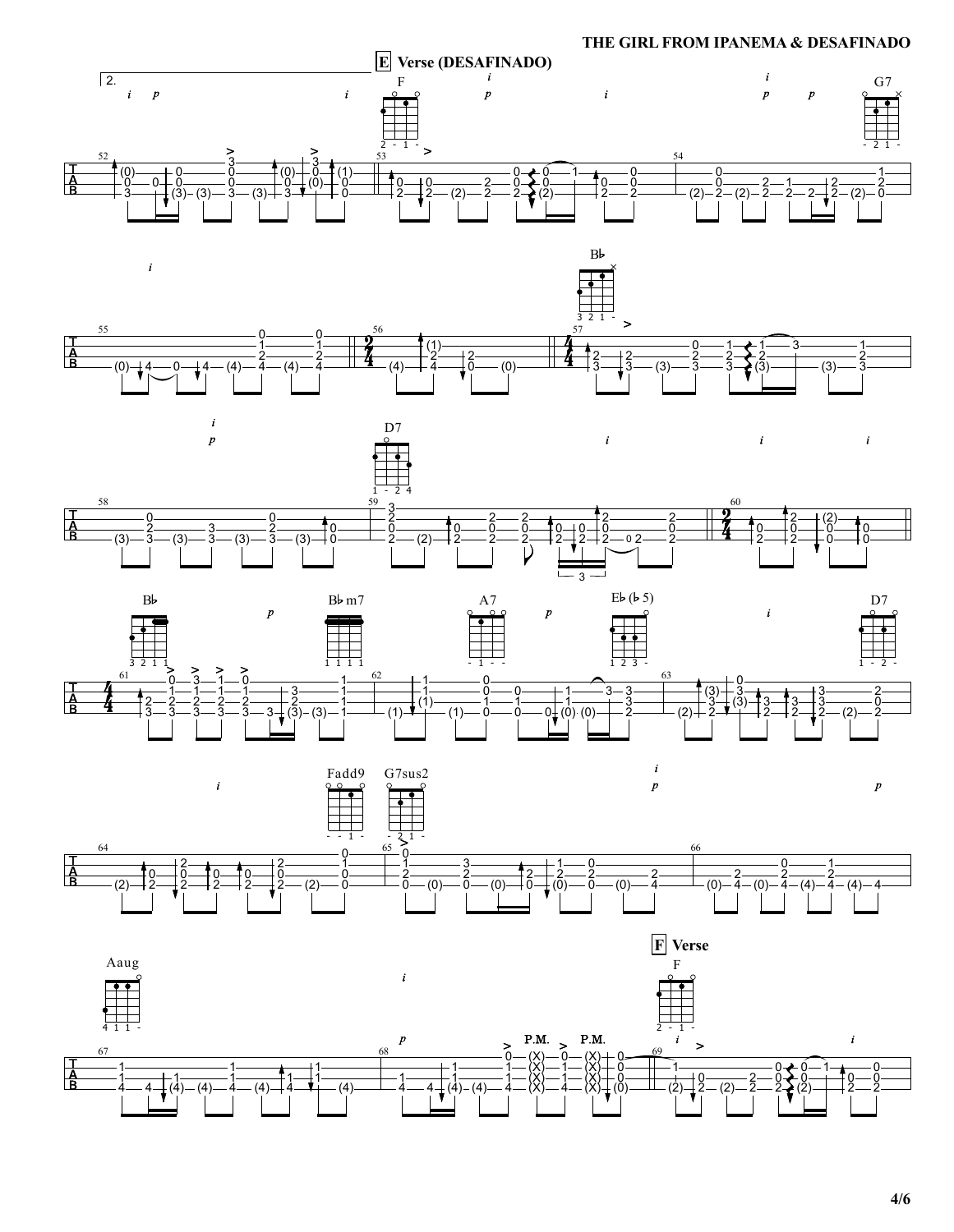## THE GIRL FROM IPANEMA & DESAFINADO